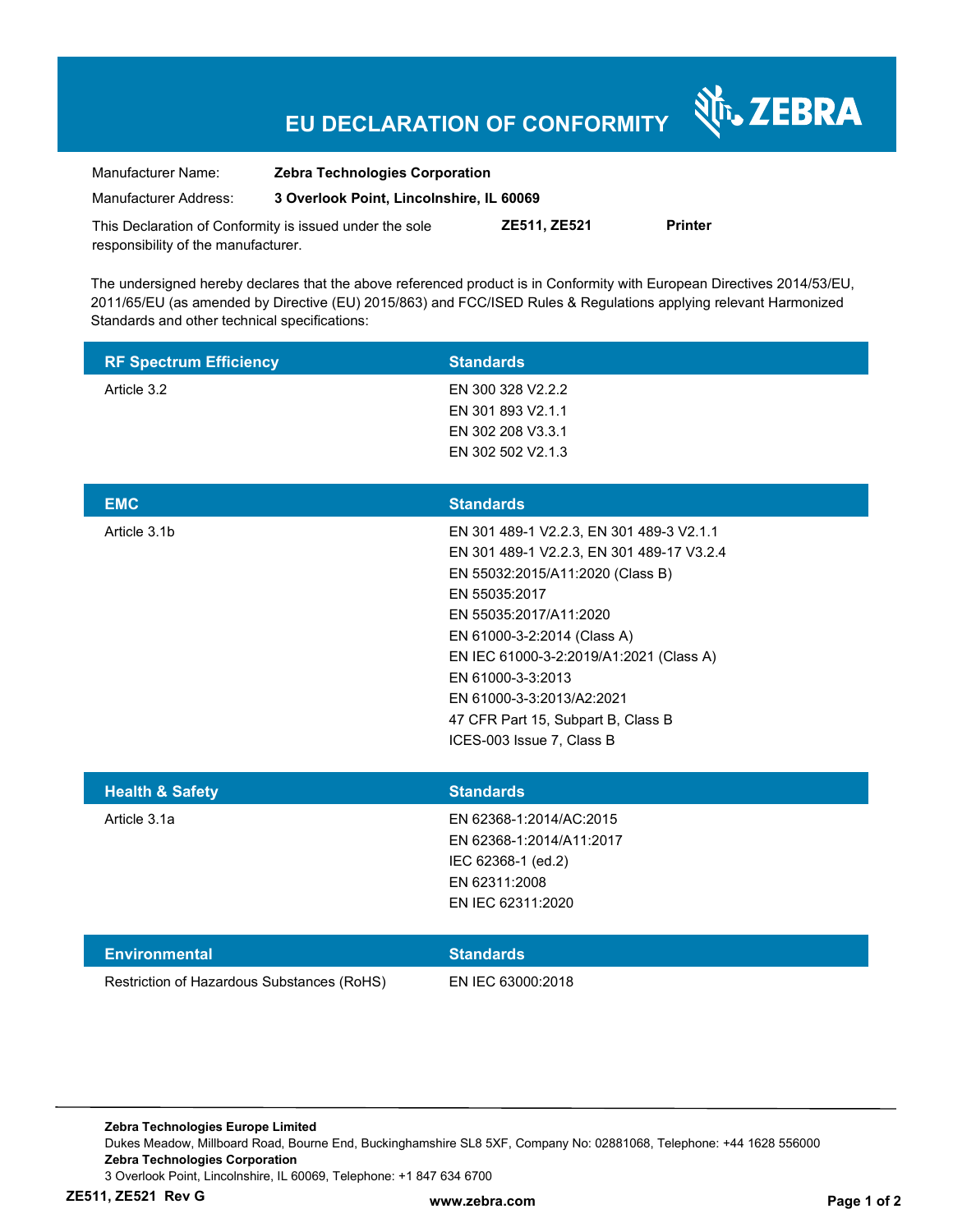## **EU DECLARATION OF CONFORMITY**

With regard to Directive 2014/53/EU, the conformity assessment procedure referred to in Article 17.2(a) and detailed in Annex II has been followed.

US company representative for FCC Supplier's Declaration of Conformity (47 CFR Part 2.1071 to 2.1077) is Jay Cadiz and can be reached at jcadiz@zebra.com.

**Signed on behalf of Zebra Technologies Corporation** 

*\_\_\_\_\_\_\_\_\_\_\_\_\_\_\_\_\_\_\_\_\_\_\_\_\_\_\_\_\_\_\_\_\_\_\_\_\_\_\_\_\_\_*

adj

Jay Cadiz Manager, Compliance Engineering Place: Lincolnshire

*(Authorized Corporate Signature)* Date of Affixing the CE Mark: 1 January 2021 Date: 11 March 2022

र्शे<sub>ं</sub> ZEBRA